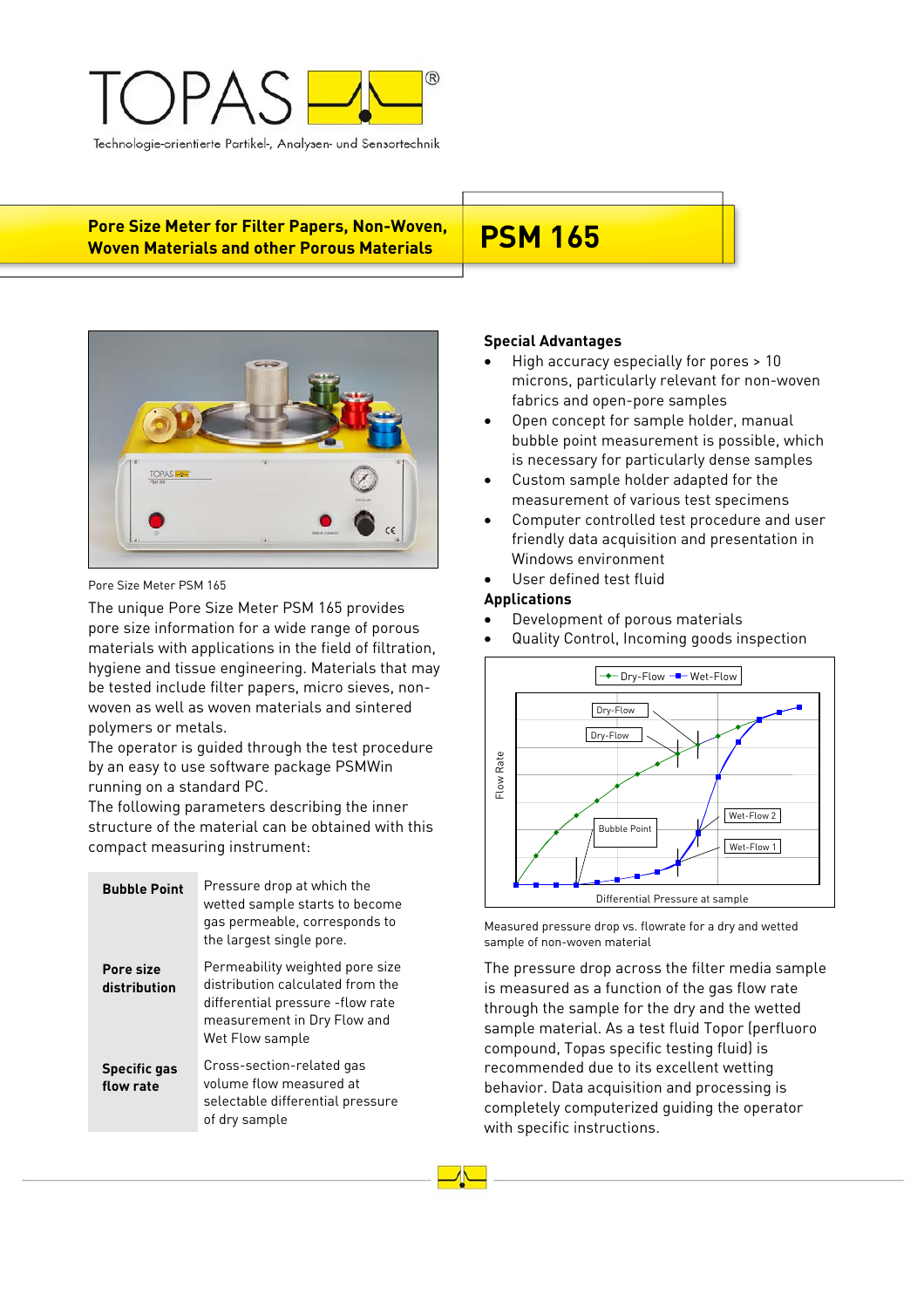# **Principle of Operation**

## **Principle of Operation**

The basic principle of pore size measurements is that liquid filled pores will become gas permeable at a certain gas flow pressure. This initial differential pressure indicates the bubble point of a material.

As real materials contain a range of pore sizes, the bubble point corresponds to the opening pressure of the largest pore. The measured pressure value is dependent on the surface tension of the test fluid used.

By further increasing the gas flow rate, and therefore the pressure drop across the material under test, it is possible to calculate a pore size distribution from these two measured parameters.

The applied measuring principle is in close accordance with ASTM E 1294-89 and ASTM F 316- 03 standards. In addition to Topor, measurements can be carried out with a range of other test fluids. To achieve reliable results the surface tension of the test fluid must be known and a sufficient wetting of the test sample has to be guaranteed.

| <b>Test fluids</b><br>Alcohole<br><b>DEHS</b><br>Glycerine<br>Petroleum<br><b>Topor</b><br>Water | Name: Topor<br>Surface tension: | 16,00     | mN/m   |
|--------------------------------------------------------------------------------------------------|---------------------------------|-----------|--------|
|                                                                                                  |                                 | <b>OK</b> | Cancel |

Dialog window for choosing a test fluid

### **Flow Scheme of PSM 165**

The basic configuration of the device is shown in the following figure. Two high-precision mass flow controllers are used to generate a defined flowrate which is passed through the test sample. The resulting differential pressure is measured by pressure sensors which can be customized to provide the best possible result for a specific sample type.



Basic setup of the PSM 165



Colour-coded adapters for clamping the sample



Inserted probe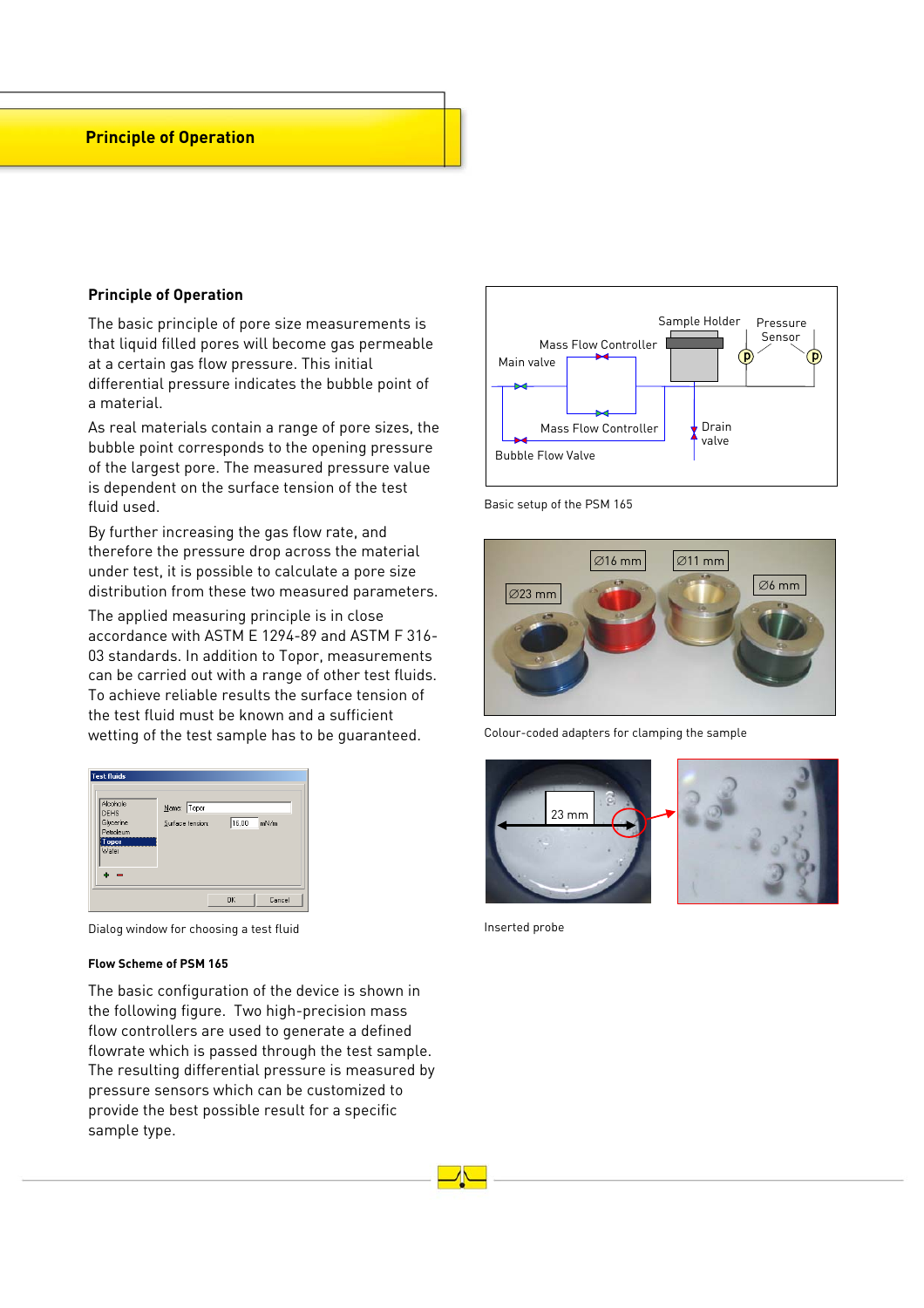# **Software PSMWin**

The specially developed data acquisition and control software PSMWin is easy to use, and features some of the following functions:

- Guiding the operator through the whole test procedure
- Automated test procedure
- Data presentation with protocol printout
- Dynamic data exchange with Excel and via "copy and paste" for other applications
- Pore size calculator



| Result             |              | Input        |
|--------------------|--------------|--------------|
| C Surface tension  |              | 16.00 mN/m   |
| C Pressure         |              | $10.00$ mbar |
| <b>C</b> Pore size | $45.8 \mu m$ |              |
|                    |              | <b>Book</b>  |

Pore size calculator for evaluation of the measuring range

Test file structure

As the test procedure is fully automated, the operator must only perform the sample preparation. The measurement itself is done automatically recording pressure drop and flow rate data during the test. Necessary adjustments of test parameters to different sample properties can be done easily via the software.

The measuring range of the PSM 165 depends on the specified pressure transducers and the test fluid used for the wet flow measurement. For a fast evaluation of measurable pore sizes there is a pore size calculator implemented in the software.



Measuring data window with a dry flow curve (green) and a wet flow curve (blue); light blue colored background: analyzed pressure range

The figure above shows an example of flow curves generated during a measurement. The dry flow curve (green) shows a typical continuous increase of the pressure drop across the sample as flowrate increases. The wet flow curve (blue) starts to increase at the initial bubble point pressure and converges to the dry flow curve at increased flow rates.

A new test file with detailed sample information and test data is easily created by completing the dialog form before starting a measurement.

| Elle Edit Test Options View Help                                                                                                                                                                                                                             |                                                                                           | $-10x$                                                                                                         |
|--------------------------------------------------------------------------------------------------------------------------------------------------------------------------------------------------------------------------------------------------------------|-------------------------------------------------------------------------------------------|----------------------------------------------------------------------------------------------------------------|
| 同志目<br>临国面<br>n e u s                                                                                                                                                                                                                                        |                                                                                           | <b>TOPAS</b>                                                                                                   |
|                                                                                                                                                                                                                                                              | Data: 1650707409.psm                                                                      |                                                                                                                |
| B 3 1650707409.psm<br>Referenzmessung                                                                                                                                                                                                                        | Test<br>Evaluation                                                                        | <b>Test data</b>                                                                                               |
| Rubble Point<br><b>Da 11:29:11</b><br><b>P3 11:30:07</b><br><b>El sus Dry Flow</b><br><b>D</b> 11:56:38<br><b>D</b> 13:20:04<br><b>C-MM Wet Flow</b><br>2 11:31:15<br><b>四 11:45:03</b><br>& Kalibriermessung<br>El sus Dry Flow<br>2 10:54:13<br>2 11:00:30 | Name:<br>Specimen<br>Identification:<br>Material:<br>Batch:<br>Comment:<br>Filter height: | reference measurement<br>New test<br>Referenzprobe<br><b>PVC</b><br>$k$ 28,60<br>Porosity: 0.00 %<br>$0.00$ mm |
| □ 11:07:38<br><b>Co</b> reference measurement                                                                                                                                                                                                                | Test Conditions<br>Test fluid:<br>Cross Section:                                          | 16,00 mN/m<br>Topor<br>۳<br>$0.95$ cm <sup>2</sup><br>Adapter 1<br>۳                                           |
| <b>MHE Dry Flow</b><br><b>Wet Flow</b><br><b>G</b> Bubble Point<br>Pore Size Distribution                                                                                                                                                                    | Flow rate range:<br>Max. pressure:<br>Speed Factor:                                       | 70,00 Vmin<br>0.06<br>thru  <br>2000,00 mbar<br>Auto Range<br>1,00                                             |

Input dialog for sample data and test conditions